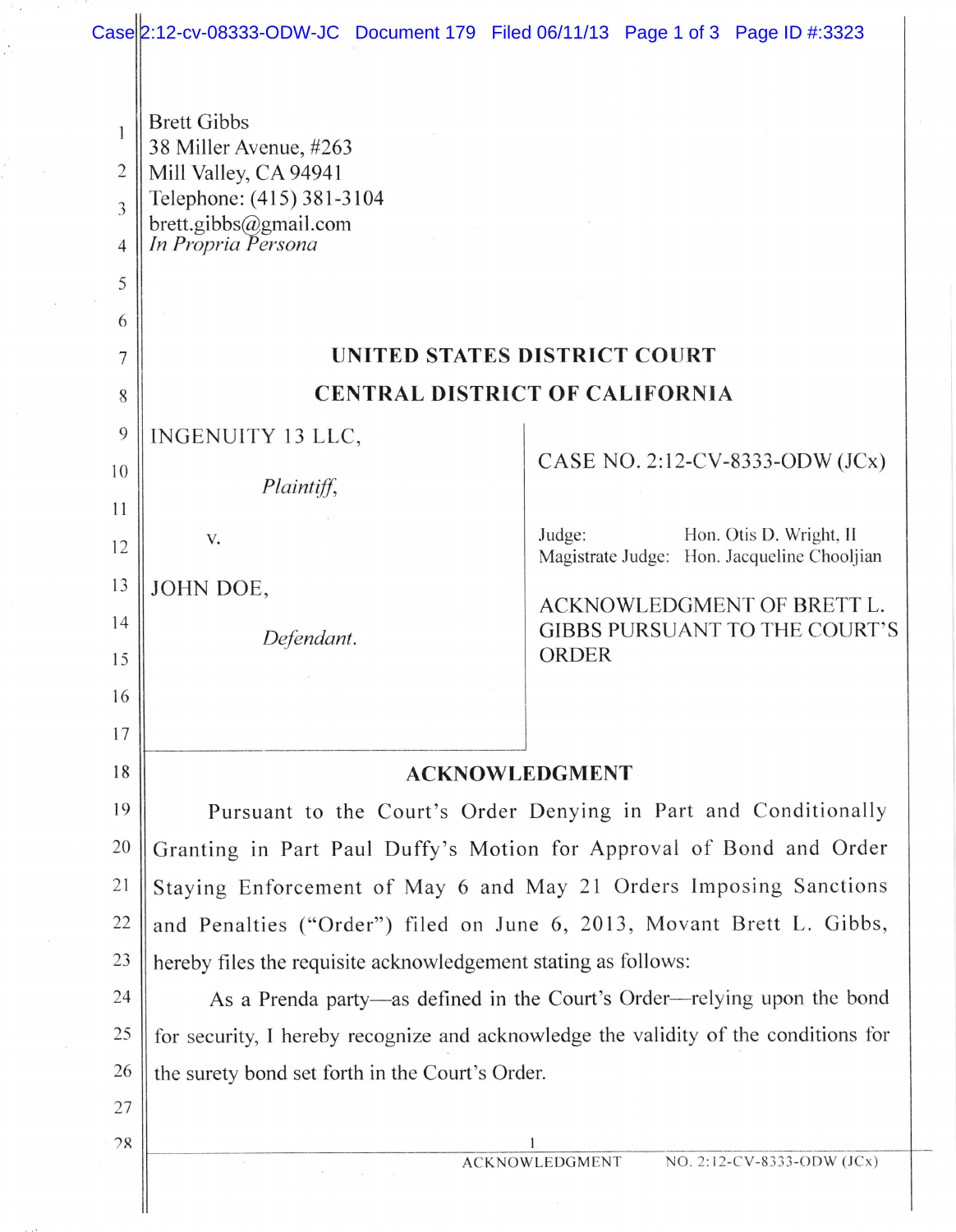| Case 2:12-cv-08333-ODW-JC Document 179 Filed 06/11/13 Page 2 of 3 Page ID #:3324 |  |  |  |  |
|----------------------------------------------------------------------------------|--|--|--|--|
|----------------------------------------------------------------------------------|--|--|--|--|

1 2 J 4 5 6 7 8 9 l0 ll 12 l3 t4 15 l6 17 18 19 20 21 22 23 24 25 26 27  $28$ The above statement has been filed in the above-captioned case in accordance with the Court's Order and within the timeline (i.e. 7 days) required in the Court's Order. DATED: June 11,2013 38 Miller Avenue, #263 Mill Valley, CA 94941 Telephone: (415) 381-3104 brett.gibbs@gmail.com In Propria Persona Respectfully submitted, Brett Gibbs ACKNOWLEDGMENT NO. 2:12-CV-8333-ODW (JCx)